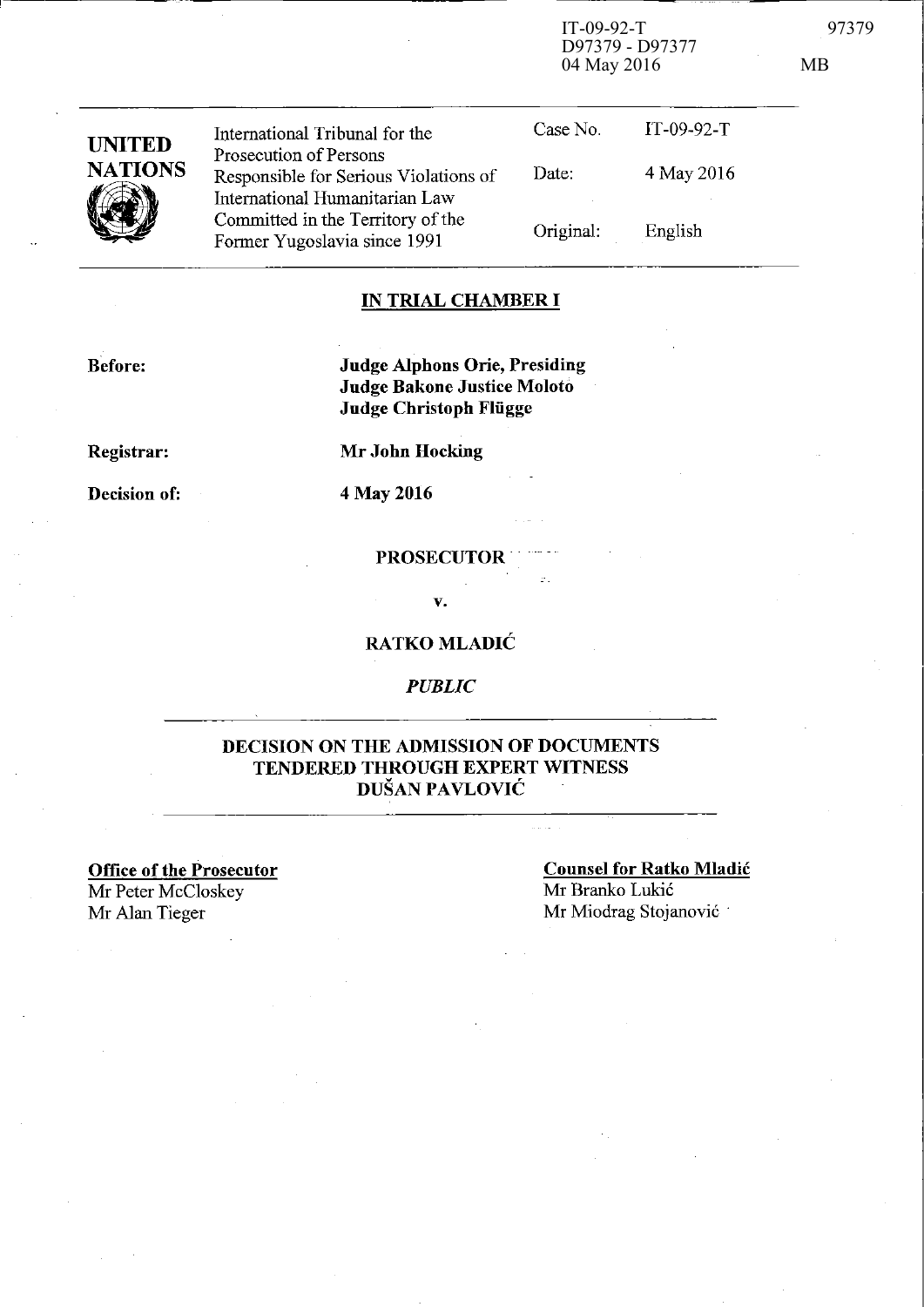## **1. PROCEDURAL HISTORY AND SUBMISSIONS**

1. Оп 17 December 2015, during the testimony of expert witness Dusan Pavlovic, the Defence tendered into evidence a number of documents, related to the witness's expert report.<sup>1</sup> The Chamber deferred its decision on admission pending the receipt of submissions from the Prosecution.<sup>2</sup> On 29 February 2016, the Defence emailed the Prosecution a revised list of the documents it sought to tender into evidence.<sup>3</sup> On 3 March 2016, the Prosecution emailed the Chamber and the Defence advising that (i) document bearing 'Ru1e 65 *ter* number lD06273 had a1ready Ьееп admitted as exhibit D1400 on 2 February 2016; and (ii) it did not object to the admission into evidence of the remaining 13 documents. On 16 March, the Defence filed a request for the admission into evidence of those 13 remaining documents ршsuant to Rule 89 (С) of the Ru1es of Рrосеdше and Evidence ("Rules"), submitting that they are relevant, reliable, authentic and of probative value.<sup>4</sup>

## п. **APPLICABLE LAW**

2. Rule 89 (C) of the Rules provides that a Chamber may admit any relevant evidence which it deems to have probative value.

## ПI. **DISCUSSION**

3. The 13 documents tendered by the Defence are statements given to official organs of Bosnia-Herzegovina by individuals who personally witnessed events in and around Srebrenica after 11 July 1995. As the tendered documents are the sошсе materia1 ироп which Pavlovic has re1ied in drafting his report, and as they relate to the charges set out in the Srebrenica component of the Indictment, the Chamber finds that they are relevant for the purpose of admission into evidence. With regard to probative value, the Chamber notes that all of the statements bear *indicia* of reliability such as signatures or information on the authors and recipients of the document. The Chamber is therefore satisfied that the criteria for the admission into evidence set out in Rule 89 (С) of the Rules have Ьееп met.

 $\mathbf{l}$ Т.42808-42811.

<sup>2</sup>  Т.42810.

<sup>3</sup> Submission of the Defence for the Admission of Exhibits Tendered through Expert Witness Dušan Pavlović (with Annexes A and B), 16 March 2016 ("Submission"), para. 1, Annex 2.

<sup>4</sup>  Submission, paras 5-6, 8, Annex A.